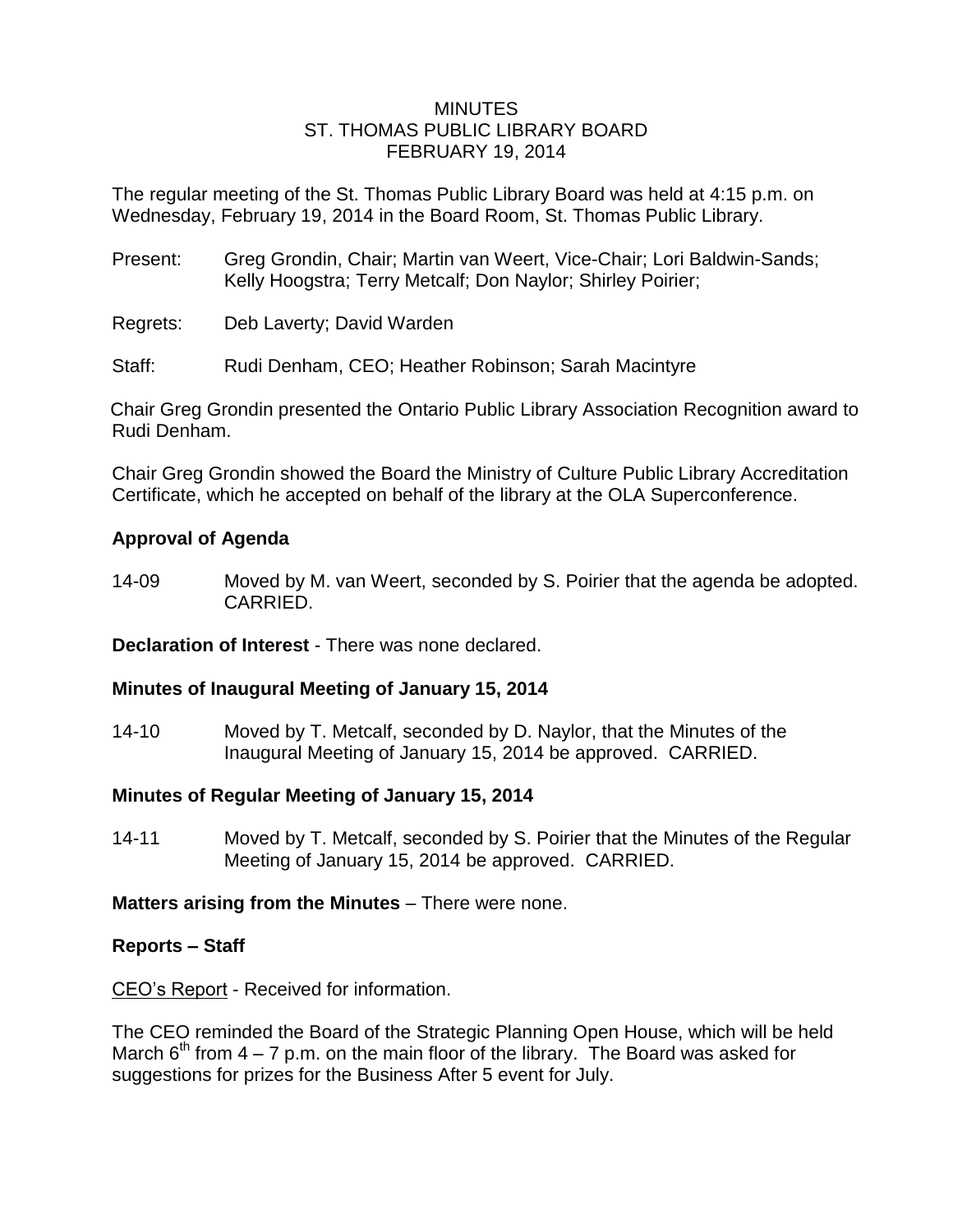## Questions about the Strategic Plan and Library Service – Received for information.

Anniversary Committee – Received for information.

Library Activities Public Services Librarian Report - Received for information.

The Public Services Librarian brought our newly installed end panels to the Board's attention. The staff are also developing a Teen Art wall, on the red wall in the Teen Lounge.

## Systems and Support Services Librarian Report – Received for information.

In regards to the transition to a new ILS, T. Metcalf asked for clarification of the impact of a cloud server. The type of server, and other services and options, would be considered when the vendors' responses to the RFP are received.

2014 Ontario Library Association Superconference – Received for information.

Statistics – General Usage – New Format for 2014 – Received for information.

The statistical report format has now been modified to include e-statistics and Interlibrary loans borrowed and lent. Some of the comparison statistics for the previous years were estimated or averaged. The increase in our website access was noticed. More members are checking our catalogue, putting on holds, and accessing our electronic resources through our website.

Friends Book Sales Report – February 2014 - Received for information.

The Friends book sale will be one week later than anticipated.

Friends Liaison Report - February 2014 - Received for information.

## **Reports - Standing Committees**

Finance and Building and Grounds

Chair of the Finance Committee T. Metcalf reported that he, Board Chair Greg Grondin, and CEO Rudi Denham will be meeting with the City's Chair of Finance, Lori Baldwin-Sands and, City CAO, and City Treasurer to review the library budget on March  $7<sup>th</sup>$ .

Southern Ontario Library Service – There was no report.

Personnel and Public Relations – There was no report.

Federation of Ontario Public Libraries

T. Metcalf reported that he had completed his term on the FOPL Board.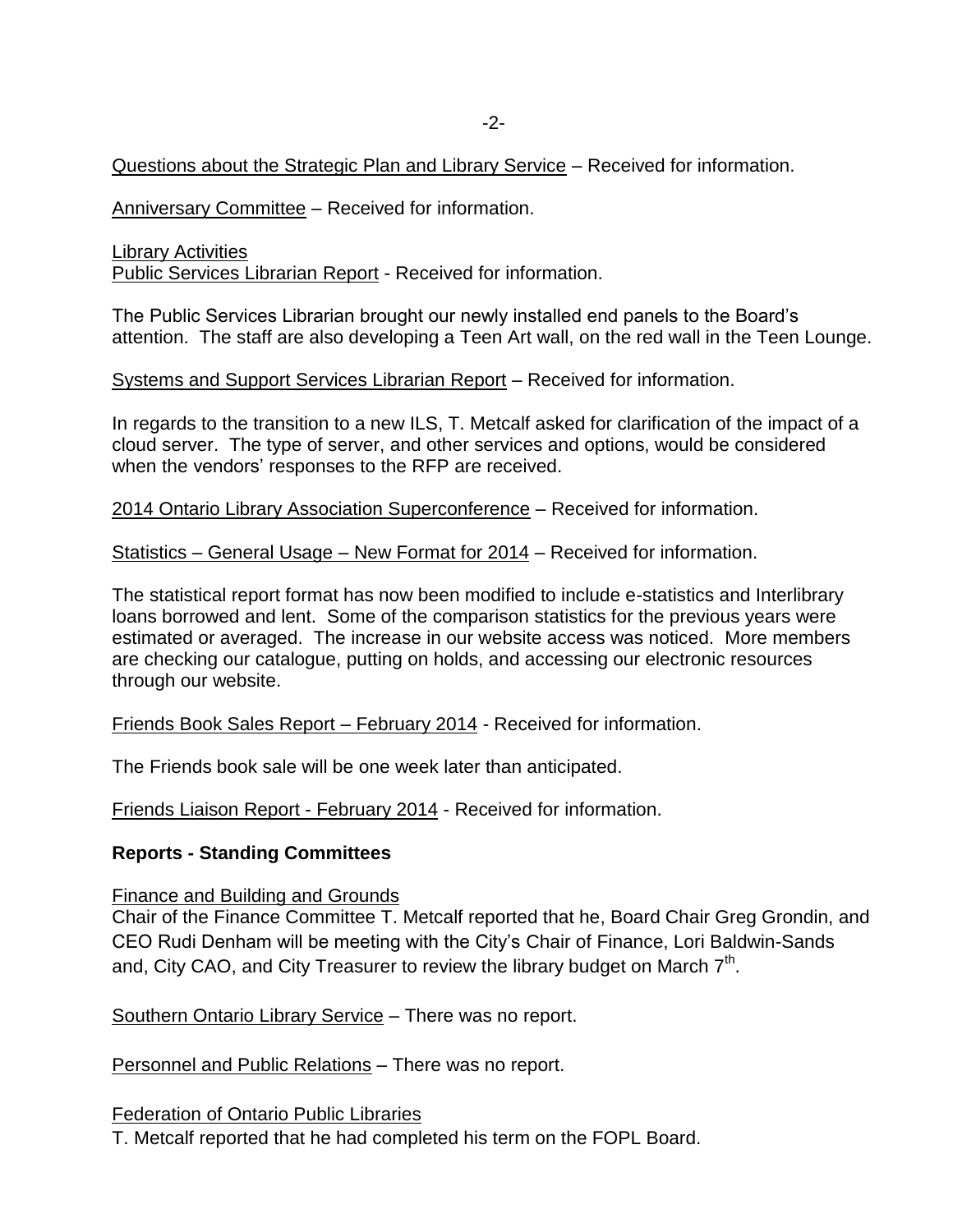#### **Correspondence**

Ministry of Citizenship and Immigration – Newcomer Champion Award – Received for information.

#### **Other Business**

Policies – Received for information.

#### Job Descriptions -

14-12 Moved by T. Metcalf, seconded by M. van Weert that the St. Thomas Public Library Board approve the following Job Descriptions as amended:

| - Administration             | - Administrative Coordinator           |
|------------------------------|----------------------------------------|
|                              | - Administrative Clerk                 |
|                              | - Marketing Coordinator                |
| - Public Services            | - Library Assistant 1                  |
|                              | - Library Assistant 2                  |
|                              | - Page                                 |
| - Circulation                | - Circulation Team Leader              |
|                              | - Circulation Support – Level 1        |
|                              | - Circulation Support - Level 2        |
| - Systems & Support Services | - Systems & Support Services Librarian |
|                              | - Technical Services Coordinator       |
|                              | - Technical Services Assistant         |
|                              | - E-Services Specialist                |
|                              | - E-Services Technician                |
| - Maintenance                | - Caretaker 1                          |
|                              | - Caretaker 2                          |
| CARRIED.                     |                                        |
|                              |                                        |

14-13 Moved by T. Metcalf, seconded by M. van Weert that the St. Thomas Public Library Board approve the withdrawal of the following Job Description:

| - Technical Services | - TS Page – Withdrawal |
|----------------------|------------------------|
| CARRIED.             |                        |

#### Social Media

There was discussion to ensure that responsibility was assigned, rather than assumed. All staff will review media content regularly, but overall the Systems and Support Services Librarian will be responsible. It was recommended that the policy also be reviewed by City staff.